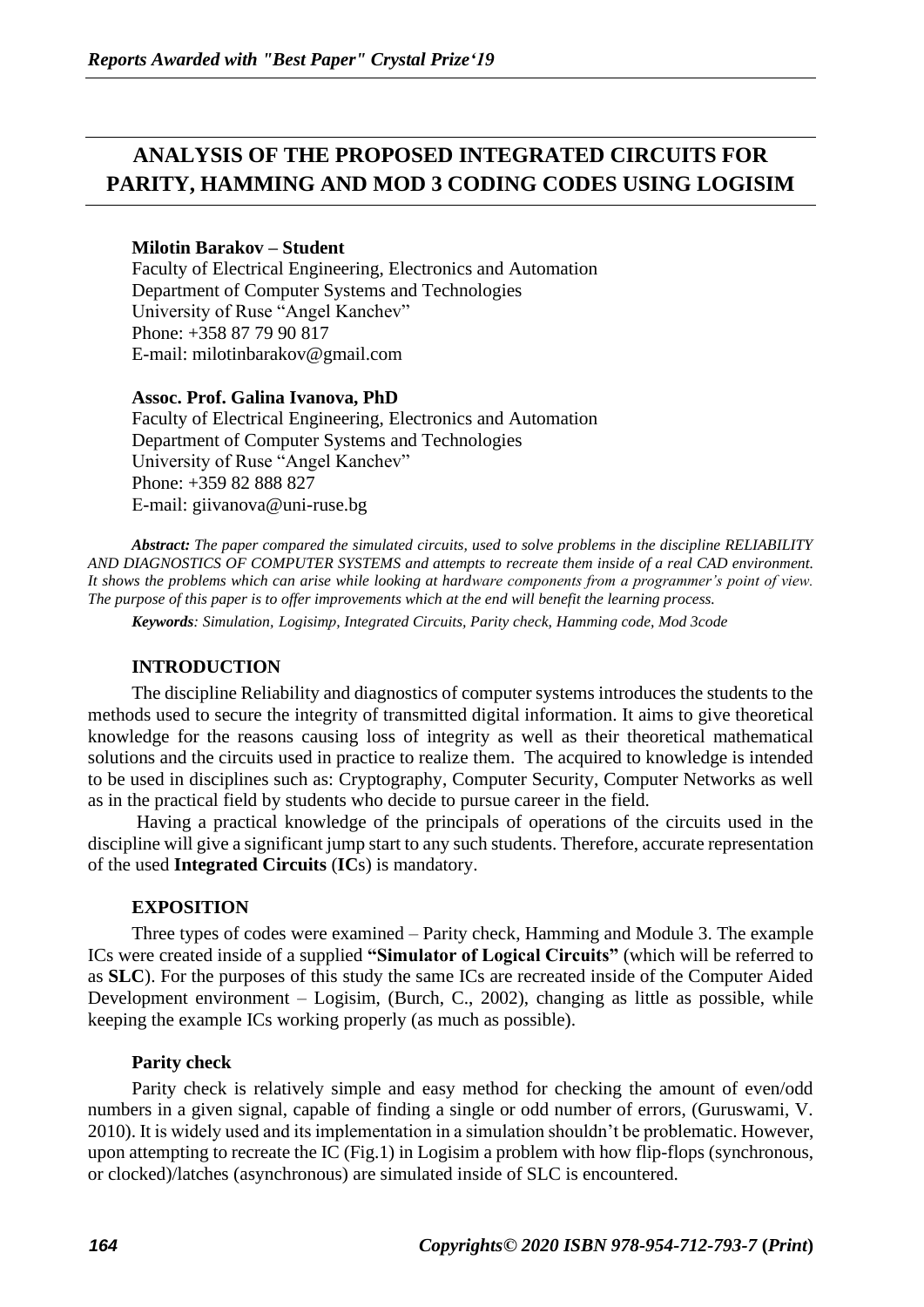The supplied bistable multivibrators (flip-flops) were not being simulated as expected (either as a synchronous or asynchronous component). All of them had a clock input to which they did respond however, they expected constant a logical high or low (1/0) to which they would react instantly (change their internal state and push out their previous state on their outputs). Upon starting the circuit inside of Logism instantly an oscillation became apparent (Fig 2.) The logic gates and the bistable multivibrators run at different clocks (as they would in real life) which produced oscillation in the ICs between the input and output of the flip-flop.



they experience internally

The IC is recreated as asynchronous one (Fig. 3) which removed the oscillation but that solution meant that the Latches had to be controlled manually by the user.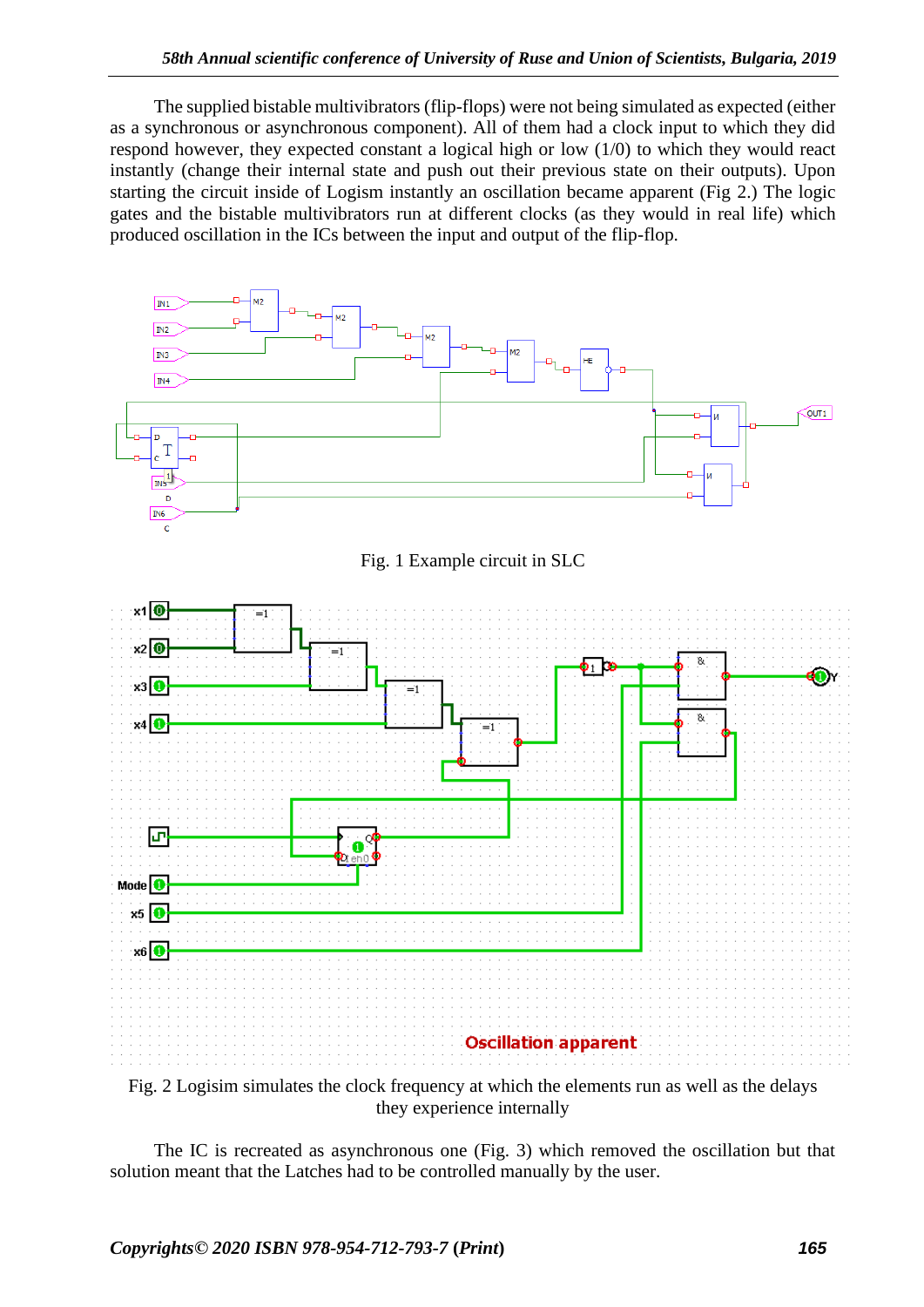

As well as the functionality problems Logisim required controlling the trigger manually, which made the use of simulation more complicated to use. In order to verify the results, the IC was recreated (Fig. 4) using the 7400 Library a collection of circuits made by Texas instruments which a simulated with 100% accuracy inside of Logisim. Surprisingly the IC was able to work synchronously since Logisim automatically adjusts the clock of all 7400 components to be compactable.



Fig. 4 Parity check using the 7400 library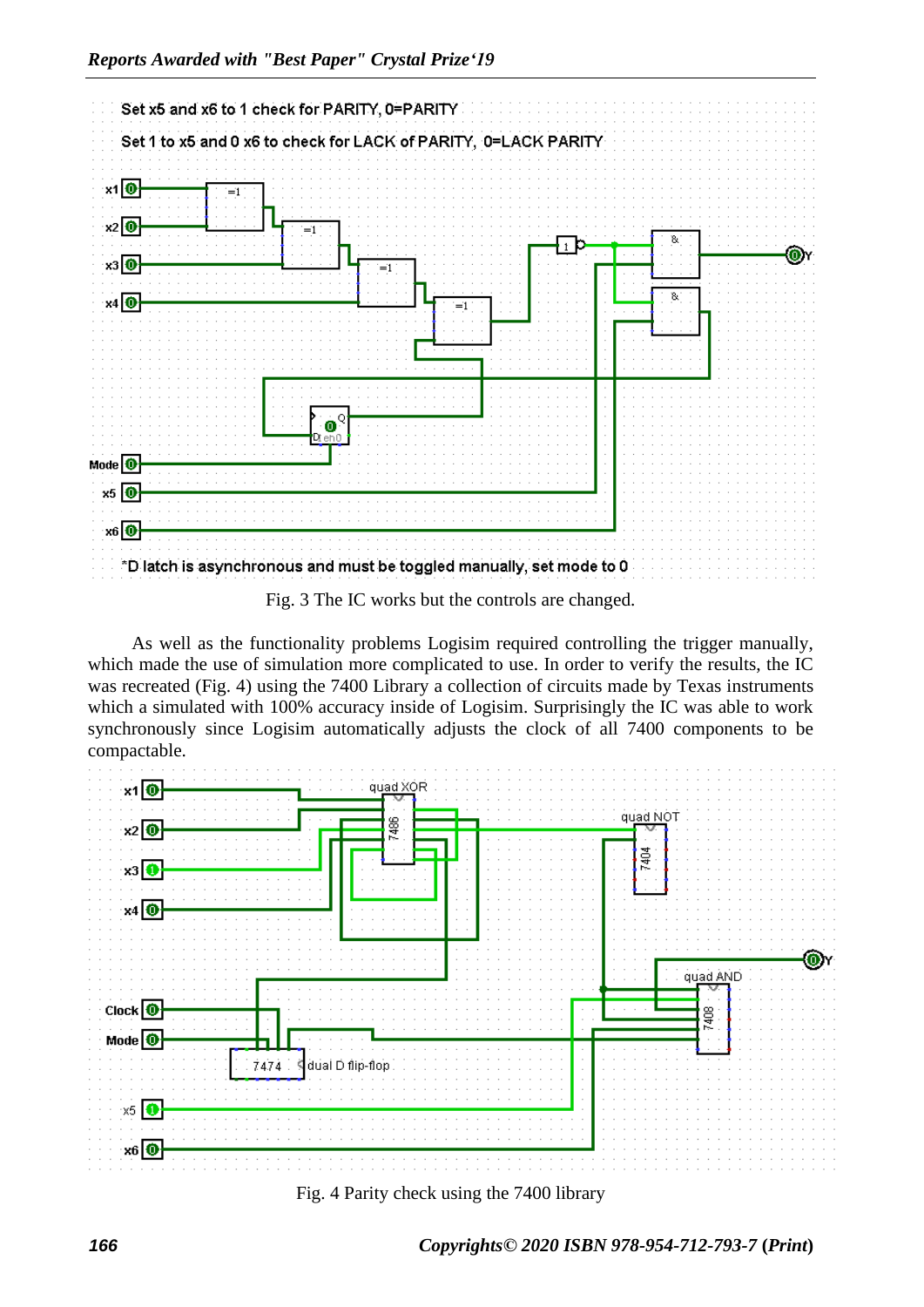Overall recreating Parity check code inside proved somewhat difficult due to the unexpected behavior of the flip-flops. Its usage was slightly more difficult than in SLC.

## **Hamming code**

Hamming code (Hamming & Wesley R.,1950) is much more complicated than Parity code – it is able to detect up to two single bit errors or correct a single bit one therefore the code is widely used especially in Error-Correction Code (ECC) computer RAM, (Moon, T. K. , 2005). It is logical to expect that recreating Hamming code will be significantly more difficult, keeping in mind that only asynchronous triggers are usable and the code requires the use 3 flip-flops. (Fig. 5) Another problem which could arise is the need for decoder 3-to-8.



Fig. 5 Example Hamming circuit

Having found a way around the flip-flop limitations to which my ICs had to conform recreating a Hamming code was mostly straight forward and not particularly difficult, (Fig. 6). Only problem to overcome was the lack of information SLC of what type of quad input XOR was used. By default, Logisim automatically creates an Even parity (if the number of zeroes is even then there is 1 on the output) IC when selecting XOR element with more than 2 inputs, which is the reason each quad input XOR was replaced by 3 dual input XORs.

In order to decode the signal, a newly created 3-to-8 priority decoder is proposed (Fig. 7), using a Truth Table (Table 1) with the help of the auto generation tool in Logisim.

| <b>Inputs</b> |    |    | <b>Outputs</b> |            |       |    |                |                |           |  |
|---------------|----|----|----------------|------------|-------|----|----------------|----------------|-----------|--|
| a2            | a1 | a0 | ${\bf v}0$     | ${\bf v1}$ | $V^2$ | v3 | V <sub>4</sub> | v <sub>5</sub> | <b>v6</b> |  |
|               |    |    |                |            |       |    |                |                |           |  |
|               |    |    |                |            |       |    |                | 0              |           |  |
|               |    |    |                |            |       |    |                |                |           |  |
|               |    |    | $\overline{0}$ |            |       |    |                | $\overline{0}$ |           |  |
|               | 0  |    |                |            |       |    |                |                |           |  |
|               |    |    | $\theta$       |            |       |    |                | 0              |           |  |
|               |    |    | ∩              |            |       |    |                |                |           |  |
|               |    |    |                |            |       |    |                |                |           |  |

Table 1. Truth Table of 3-to-8 priority decoder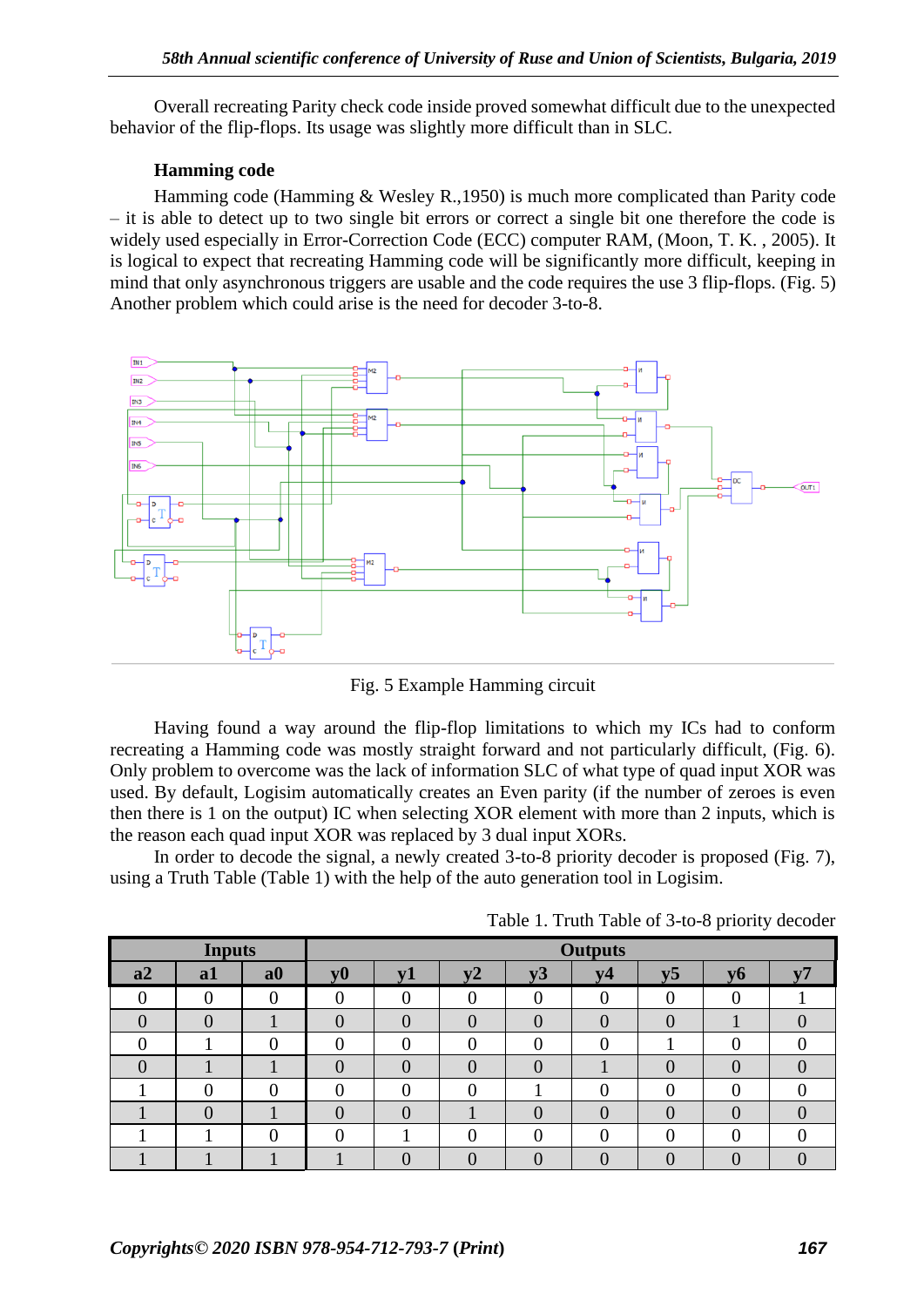

Fig. 6 Hamming code with custom decoder

Overall recreating Hamming code was not difficult. The usage of the generated circuit was slightly more difficult than the example in SLC.



Fig. 7 Custom made 3-to-8 priority encoder

Mod 3 code is created to be easily executable by machines and there shouldn't be significant difficulties in its implementation, (Klove, T. 2007).

Since the current version of SLC had a bug which made usage of system buses impossible the given example is somewhat unorganized (Fig. 8) and hard to process. It recreation in Logisim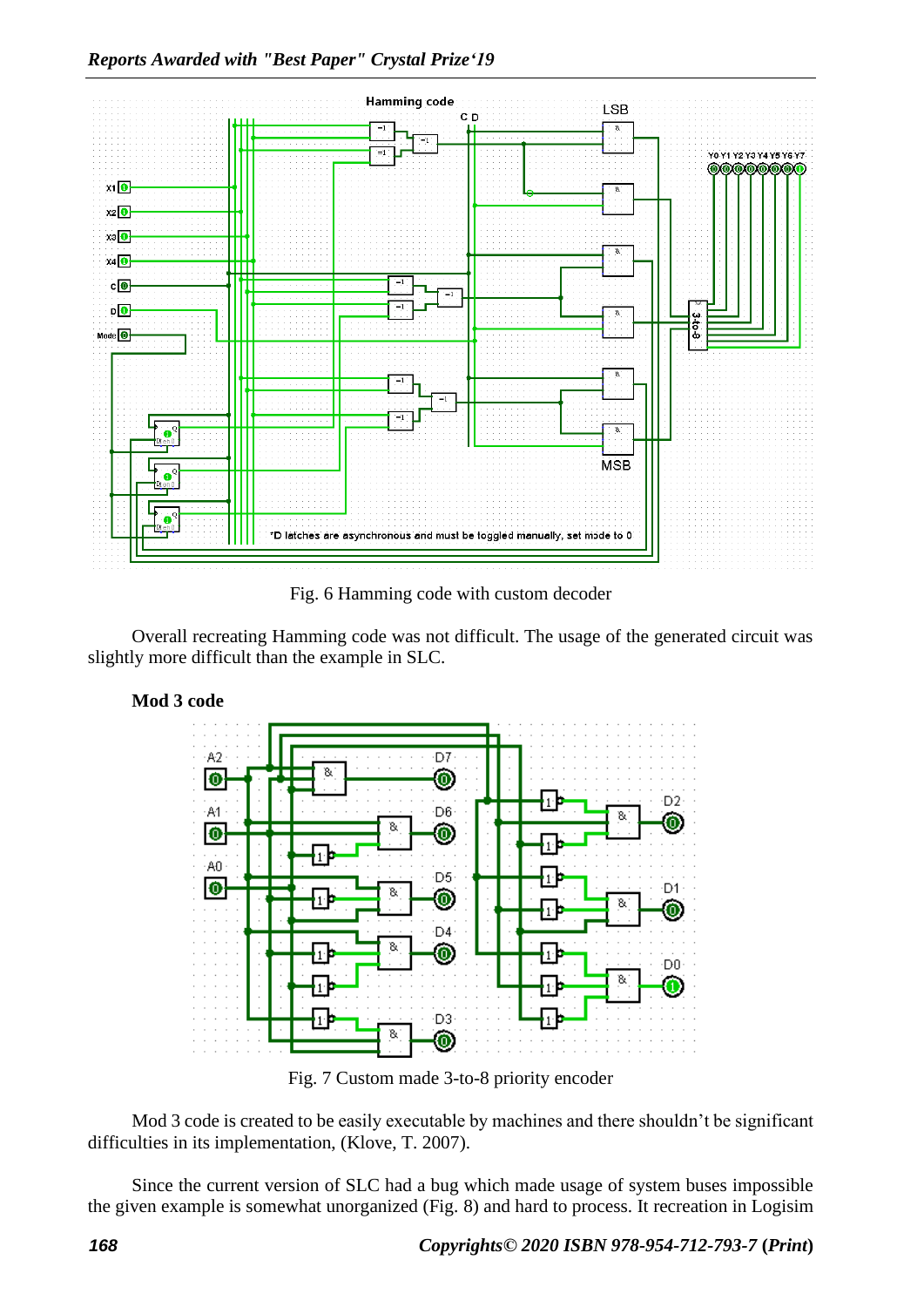(Fig. 9) was mostly effortless however, a 3-to-2 coder IC for Logisim doesn't exist. Fortunately, the included circuit generation tool was able to easily autogenerate a circuit just by inputting the Truth Table of the Decoder. The example IC was hard to read. The shown example only processes 3 bits at a time compared to Fig. 8, which processes 4



Fig. 8 Circuit control code module 3



Fig. 9 Recreated IC was well organized

Overall recreating Parity check inside proved mostly easy. Its usage was definitely easier due to the ability to better arrange the components.

## **CONCLUSION**

The results from the experiment show a type of *pseudo-synchronous bistable multivibrators* which instantly update a single time once a signal is received on the Clock input. It is apparent the simulation is only *ran* once the "start" button is pressed and is paused the rest of the time.